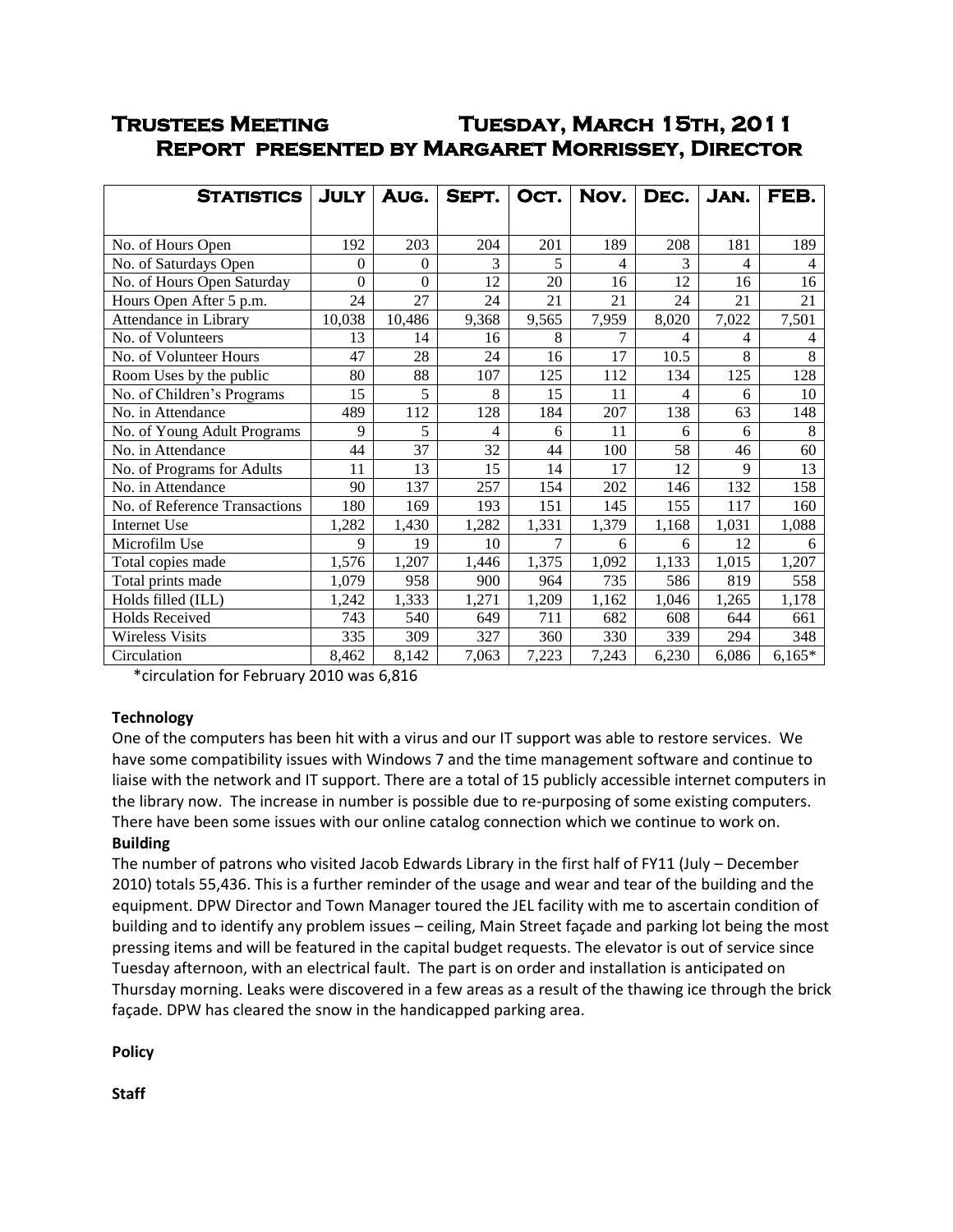An inservice training will be offered the staff on Friday, April 1, 2011. The library will close at 1 p.m. to facilitate this event.

#### **Volunteers**

#### **Instruction**

**Grant**

#### **Budget**

Budget preparation for FY12 is finished. Joan Menard, Board Chair and I met with the Town Manager and the Accountant to discuss the submission. There is a 3.27% increase in the submission, even though the instructions were to level fund, but after a conversation with the Accountant and based on usage, we agreed on the current figures.

**Capital a/c Capital JEL Gifts & Bequests School Outreach**

February vacation week was busy throughout the library. A group from the YMCA, Trinity Catholic Academy, among others visited the library and participated in programs during the week.

#### **Training & Meetings**.

Bookings for the public study and meeting rooms are increasing, contributing to an overall increase in use of the facility.

I met with other area library directors during the month and find these meetings a valuable resource/exchange.

I participated in the *Connection to Collections* conference call with the MA Board of Library Commissioners.

I met with some people in the community who are interested in starting a branch of *Parents Helpings Parents* in Southbridge.

The half day inservice training for staff will take place on Friday, April 1<sup>st</sup>. As in previous years, we will be closing the library at 1 p.m. to facilitate the training. Joan Menard has kindly accepted our invitation to lead the staff training. Ashely and I participated in a webinar on Long Range Planning. Jacob Edwards Library was offered as a site where other librarians could come to participate in the program. The Town Manager and I attended the Community Health Network (CHNA5) breakfast meeting at Tantasqua. This quarterly meeting is an excellent opportunity to network. The library is a grant recipient from the CHNA5. Joan and I attended the legislative breakfast at Pearle Crawford Library, Dudley. An opportunity was also provided to chat with Senator Moore and the three representatives for surrounding region. The Dudley facility has 20+ computers and self check-out; and is a welcoming warm public space.

## **Friends of the Jacob Edwards Library**

I attended the monthly meeting and presented the suggestion of the 50:50 funding of a farewell gathering in honor of Vincent Chenevert's retirement. The Friends agreed to this proposal and Barbara Day, Chairperson will contact Joan Menard.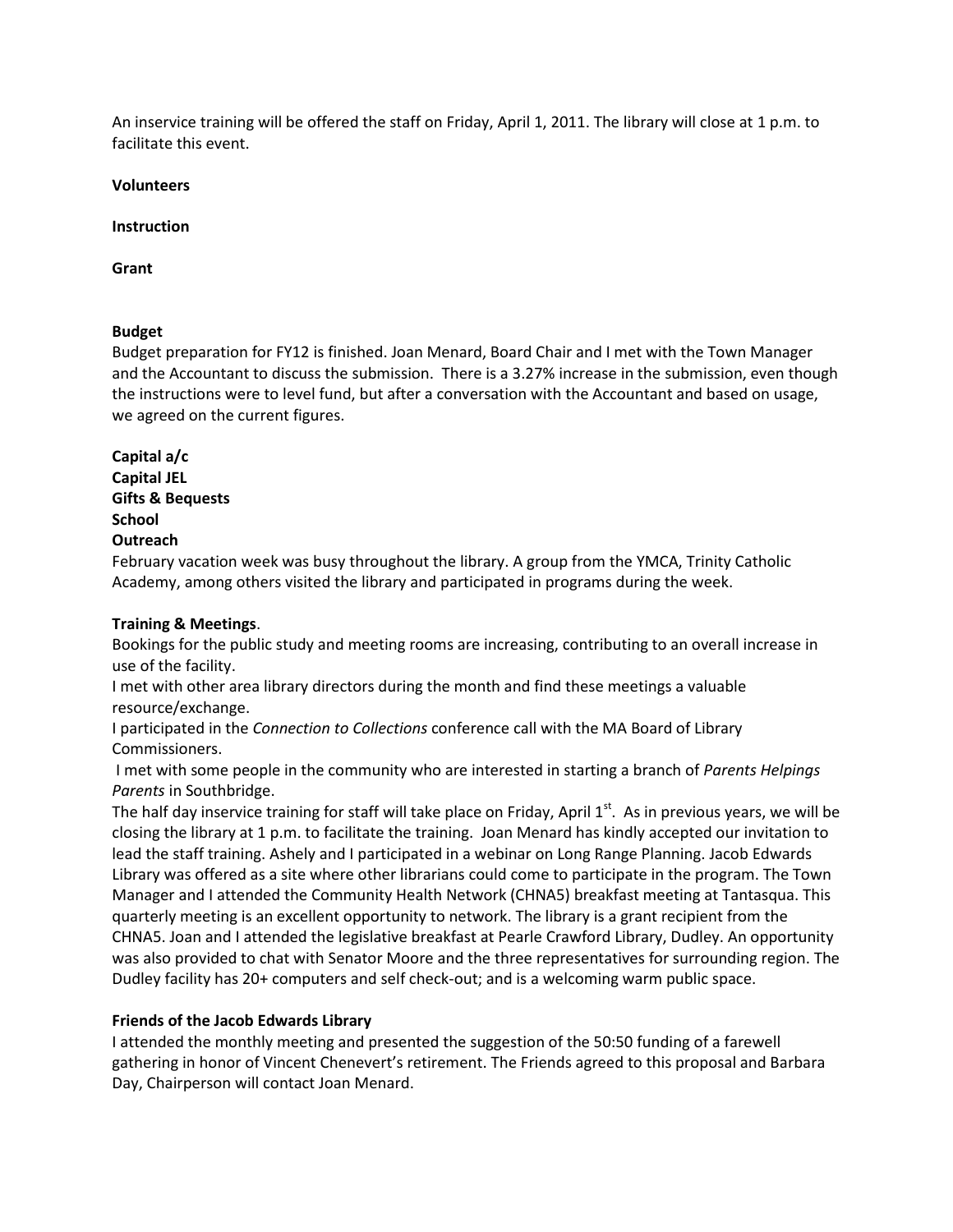## **Literacy Volunteers**

## **Programs**

Our annual March show to celebrate Women's History Month has attracted 32 exhibitors, including some new participants. During Teen Tech week (March 7-12), we are offering a program based on Facebook and privacy considerations when using social networking, Wii Gaming and the ongoing Teen Anime Club. A large audience was in attendance to hear Leila Philip, award-winning author's presentation and there was good coverage in the print media. , I completed a survey for the Massachusetts Local Cultural Council about programs and improvements to the data collection. The Southbridge Cultural Council has been magnanimous in their support of events at JEL – 12 in the current year. Due to weather we have had some cancelled programs - Story Hour was canceled on Tuesday, as schools were closed. The library was closed on Wednesday 2nd.

## **Media**

The coverage in the Southbridge Evening News has been frequent and extensive. It has been helpful in getting the message out to the public. SEN has approximately 2,700 subscribers. Increasingly, we are relying on social networking such as the JEL Blog [\(http://jelibrary.wordpress.com/\)](http://jelibrary.wordpress.com/), Social Web, and Facebook. The advocacy by the Trustees to the Town Manger in relation to the cable tv coverage is appreciated.

## **Archive of SEN/Digitization**

## **Patrons**

On Monday, February  $7<sup>th</sup>$ , the police were called to remove an eleven year old who had been verbally abusive to a staff member. Follow up with the parent and the school was thorough.

**National Library Week April 11 – 16**

| Monday, 4                  | Mystery Book Club:            | 6:30 p.m. $-7:30$ p.m.    | Reading     |
|----------------------------|-------------------------------|---------------------------|-------------|
|                            | Coroner's Lunch by Colin      |                           | Room        |
|                            | Cotterill                     |                           |             |
| Monday 4, 11, 25           | Inkwell Imaginings            | 6 p.m. - 7:30 p.m.        | Mills Room  |
| Tuesday 5, 12, 19,         | Knitting with Sonya           | 10:30 a.m. $-$ 12:30 p.m. | Reading     |
| 26                         |                               |                           | Room        |
| Tuesday 5, 12, 19,         | Anime for Teens               | $3:10$ p.m. $-4:30$ p.m.  | Pioppi Room |
| 26                         |                               |                           |             |
| Thursday, 7                | Reception:                    | 6:30 p.m. $-7:30$ p.m.    | Main Hall   |
|                            | Lynne Kokotiuk                |                           |             |
| Thursday, 7                | Southbridge High Jazz         | 6:30 p.m. $-7:30$ p.m.    | Reading     |
|                            | Band                          |                           | Room        |
| Wednesday 13 <sup>th</sup> | Library Snap Shot Day         |                           |             |
|                            | State-wide event              |                           |             |
| Wednesday 13 <sup>th</sup> | <b>Retirement Celebration</b> | $1 p.m. - 3 p.m.$         | Reading     |
|                            | and Farewell to honor         |                           | Room        |
|                            | Vincent Chenevert             |                           |             |

## **April 2011** Calendar